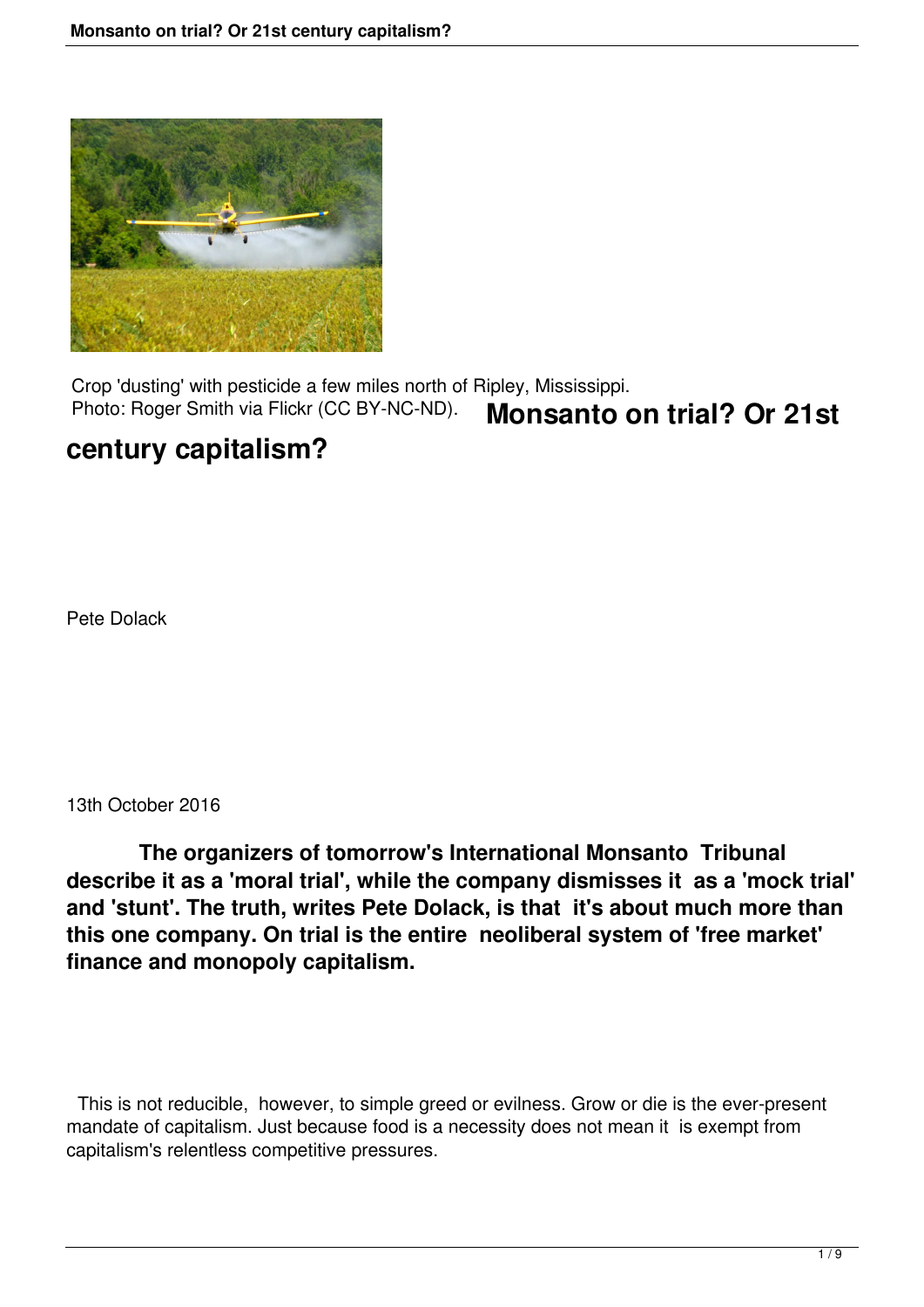Monsanto is going on trial! Not, alas, in an official legal proceeding but instead a 'civil society initiative' that will provide moral judgment only.

The International Monsanto Tribunal will conduct hearings in The Hague beginning tomorrow, 14th October, and continuing over the weekend.

Athough it has no legal force, its organizers believe the opinions its international panel of judges will issue will provide victims and their legal counsel with arguments and legal grounds for further lawsuits in courts of law.

The organizers also see the tribunal as raising awareness of Monsanto Company's practices and the dangers of industrial and chemical agriculture. The tribunal web site's Practical Info page summarizes:

*"The aim of the Tribunal is to give a legal opinion on the environmental and health damage caused by the multinational Monsanto. This will add to the international debate to include the crime of Ecocide into international criminal law. It will also give people all over the world a well documented legal file to be used in lawsuits against Monsanto and similar chemical companies."*

There certainly is much material on Monsanto, a multi-national corporation that has long sought to control the world's food and which is able to routinely bend governments to its will.

For example, there was the 'Monsanto Protection Act', quietly slipped into an appropriations bill in 2013 that had to be passed to avoid a US government shutdown, requiring the Department of Agriculture to ignore any court order that would halt the planting of genetically engineered crops even if the [department were still con](https://foodfirst.org/the-monsanto-protection-act-of-betrayal/)ducting a safety investigation, and rubber-stamp an okay.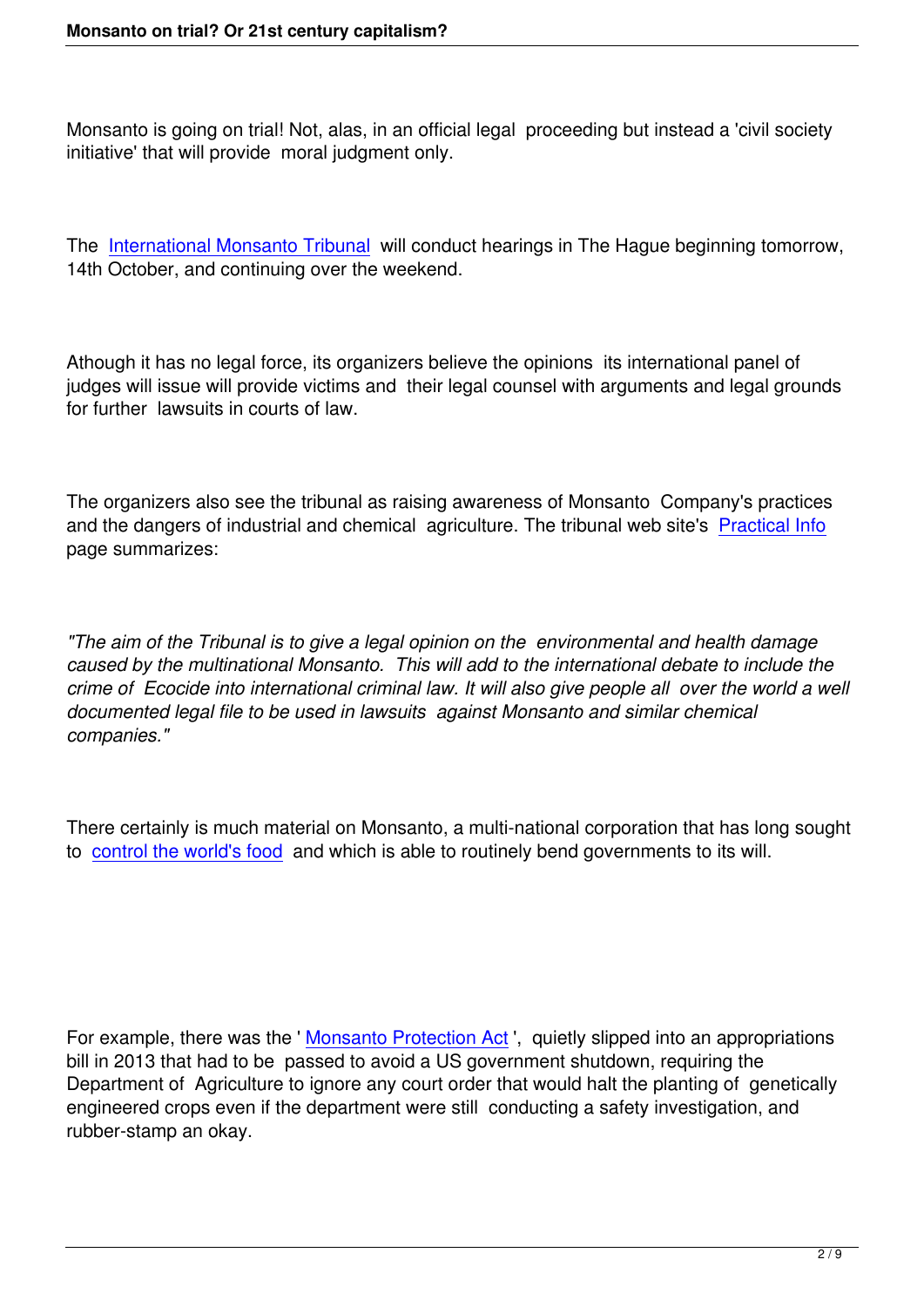This past July, a piece of legislation known as the 'DARK Act' was signed into law by US President Barack Obama that, under the guise of setting national standards, nullified state laws that mandate labeling genetically modified organisms (GMOs) in food and substituted a standard that makes it almost impossible for any G[MO food to](http://www.salon.com/2016/08/07/obamas-gmo-embarrassment-why-the-new-labeling-bill-just-signed-into-law-is-a-sham_partner/) be so labeled.

Its reach by no means limited to its home country, Monsanto has pushed to overturn safety standards across Europe

, and among the goals of the Transatlantic Trade and Investment Partnership is to reverse EU laws

[mandating GMO labeling a](https://systemicdisorder.wordpress.com/2015/05/27/marching-on-monsanto/)nd eliminate laws banning GMOs in food.

## **A long-term goal of ending corporate impunity**

Because it is not possible to bring criminal charges against Monsanto, tribunal organizers say, it is necessary to initiate civil actions. They write :

*"Critics of Monsanto claim that the co[mpany has b](http://www.monsanto-tribunal.org/How)een able to ignore the human and environmental damage caused by its products and pursue its devastating activities through a systematic concealment strategy through lobbying regulators and government authorities, lying, corruption, commissioning bogus scientific studies, putting pressure on independent scientists, and manipulating the press. Our endeavor is based on the observation that only through civic action will we be able to achieve compensation for victims of the American multinational."*

The tribunal organizers also recognize that a company like Monsanto does not exist in a vacuum, but rather is part of a larger system that is imperiling the world's environment:

*"Monsanto's history is a paradigm for the impunity of transnational corporations and their management, who contribute to climate change and the depletion of the biosphere and threaten the security of the planet.*

*Monsanto is not the only focus of our efforts. Monsanto will serve as an example for the entire agro-industrial system whereby putting on trial all multinationals and companies that employ*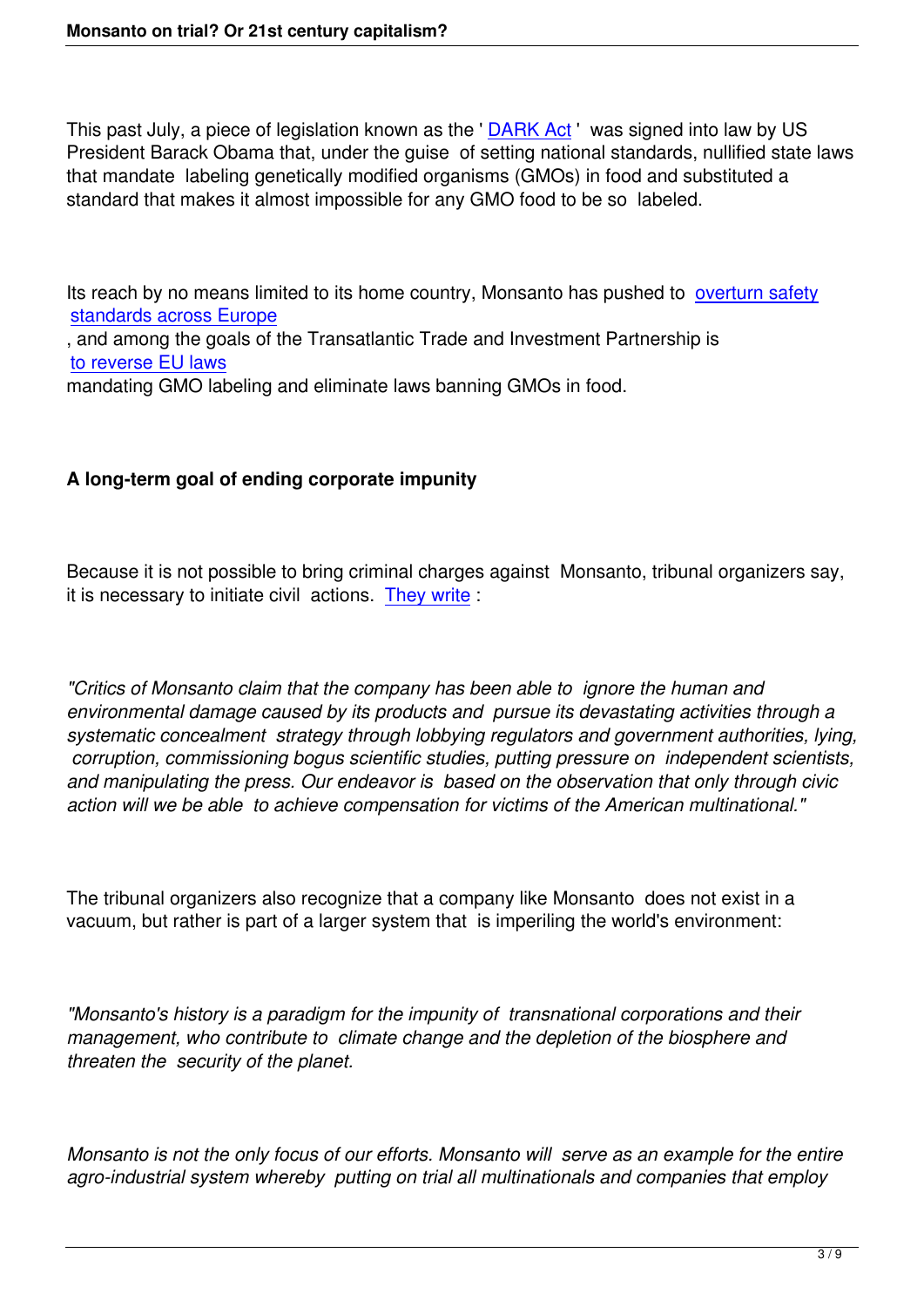*entrepreneurial behavior that ignore the damage wrecked on health and the environment by their actions."*

## **Tribunal will follow customary international law**

Lawyers and judges from five continents will be involved in hearing evidence and handing down findings in December. Customary international law will be followed in all proceedings, tribunal organizers say:

*"The Tribunal will employ as its legal guidelines: the UN Guiding Principles on Business and Human Rights, adopted by the Council of the UN Human Rights June 2011; the Rome Statute establishing the International Criminal Court (ICC) giving it jurisdiction to try alleged perpetrators of genocide, crimes against humanity, war crimes and crimes of aggression.*

*The UN Guiding Principles on Business and Human Rights is the international authority on the responsibilities of business with regard to human rights. The guidelines state that companies must respect all human rights, including the right to life, the right to health and the right to a healthy environment. They define society's expectations vis-à-vis businesses. They will serve as the basis on which plaintiffs will build their case for demanding compensation from Monsanto for damage caused by the company's activities.* 

*The Court will consider whether Monsanto's conduct could be considered criminal pursuant to existing international criminal law, or under the law of ecocide, which is gaining support for consideration as an offence."*

Using international treaties as a basis for adjudicating these questions, the tribunal will focus on six topics:

- The right to a healthy environment.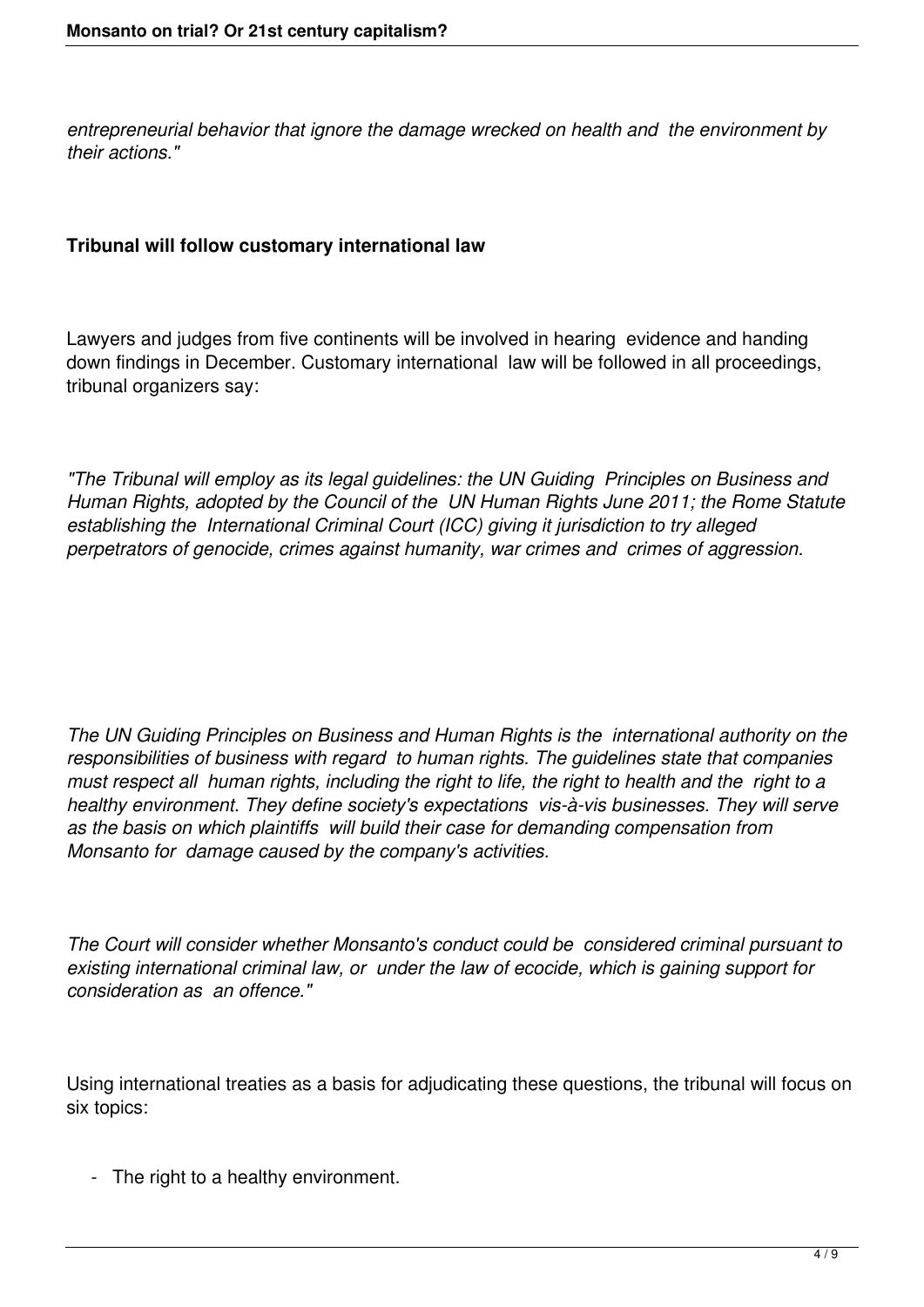- The right to health.
- The right to food.

.

- Freedom of expression and academic research.
- Complicity in war crimes.
- The crime of ecocide.

Monsanto has been invited to present a defense and supporting documents against any evidence presented against it. The company has declined to participate, citing a statement issued last December in which it calls the tribunal a *"publicity stunt"* [by people](http://monsantoblog.com/2015/12/07/setting-the-record-straight-on-the-monsanto-tribunal/)  *"not interested in dialogue"* , adding that it is *"is not against organic agriculture"*

But in announcing its latest financial results, Monsanto did predict *" continued strong penetration of key soybean traits, global corn germplasm upgrades and spend discipline"* for 2017. So no change in its behavior should be expected.

## **Monsanto wants to tell you what to eat**

Monsanto's march toward control of the world's food supply is focused on proprietary seeds and genetically modified organisms. Standard contracts with seed companies forbid farmers from saving seeds, requiring them to buy new genetically engineered seeds from the company every year and the herbicide to which the seed has been engineered to be resistant.

The US environmental group Food & Water Watch, in its report *Monsanto: A Corporate Profile* , summarizes the corporation's power:

*"Monsanto is a global agricultural biotechnology company that specializes in genetically*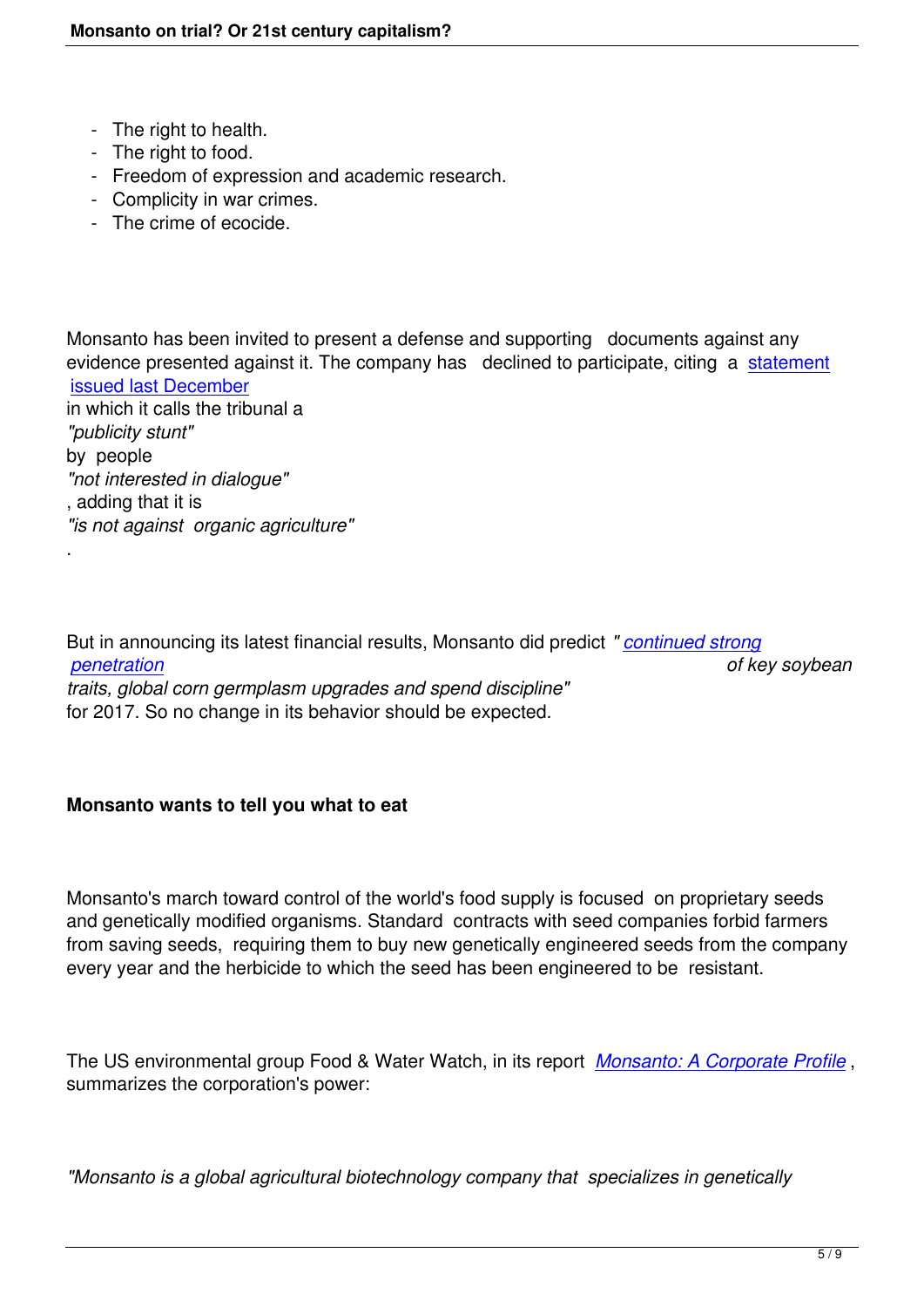*engineered (GE) seeds and herbicides, most notably Roundup herbicide and GE Roundup Ready seed. GE seeds have been altered with inserted genetic material to exhibit traits that repel pests or withstand the application of herbicides.* 

*"In 2009, in the United States alone, nearly all (93%) of soybeans and four-fifths (80%) of corn were grown with seeds containing Monsanto-patented genetics. The company's power and influence affects not only the US agricultural industry, but also political campaigns, regulatory processes and the structure of agriculture systems all over the world ...*

*"Because of Monsanto's market dominance, its products are changing the face of farming, from the use of Monsanto's pesticides and herbicides, to the genetic makeup of the food we eat. ... Monsanto has a close relationship with the US government, which helps it to find loopholes or simply create regulations that benefit its bottom line. Monsanto and other corporations have increasingly funded academic research from public universities, which they use to justify their latest products.* 

*"Monsanto's international power has grown at an alarming rate, much to the dismay of developing countries that have inadvertently been exposed to its relentless business strategy. For all of these reasons, Monsanto has become a company that farmers and consumers around the world should fear."*

## **India has no laws Monsanto is bound to respect**

Vandana Shiva, a member of the International Monsanto Tribunal's steering committee, last year provided a case study in Monsanto's practices with an examination of how it forced its way into India.

The introduction of corporate agriculture has been so catastrophic in India that more than 300,000 farmers have committed suicide since 1995, with Dr. Shiva reporting that 84% of farmer suicides have been attributed to Monsanto's genetically engineered cotton.

She explains what she calls Monsanto's *"outright illegality"* in India as based on Monsanto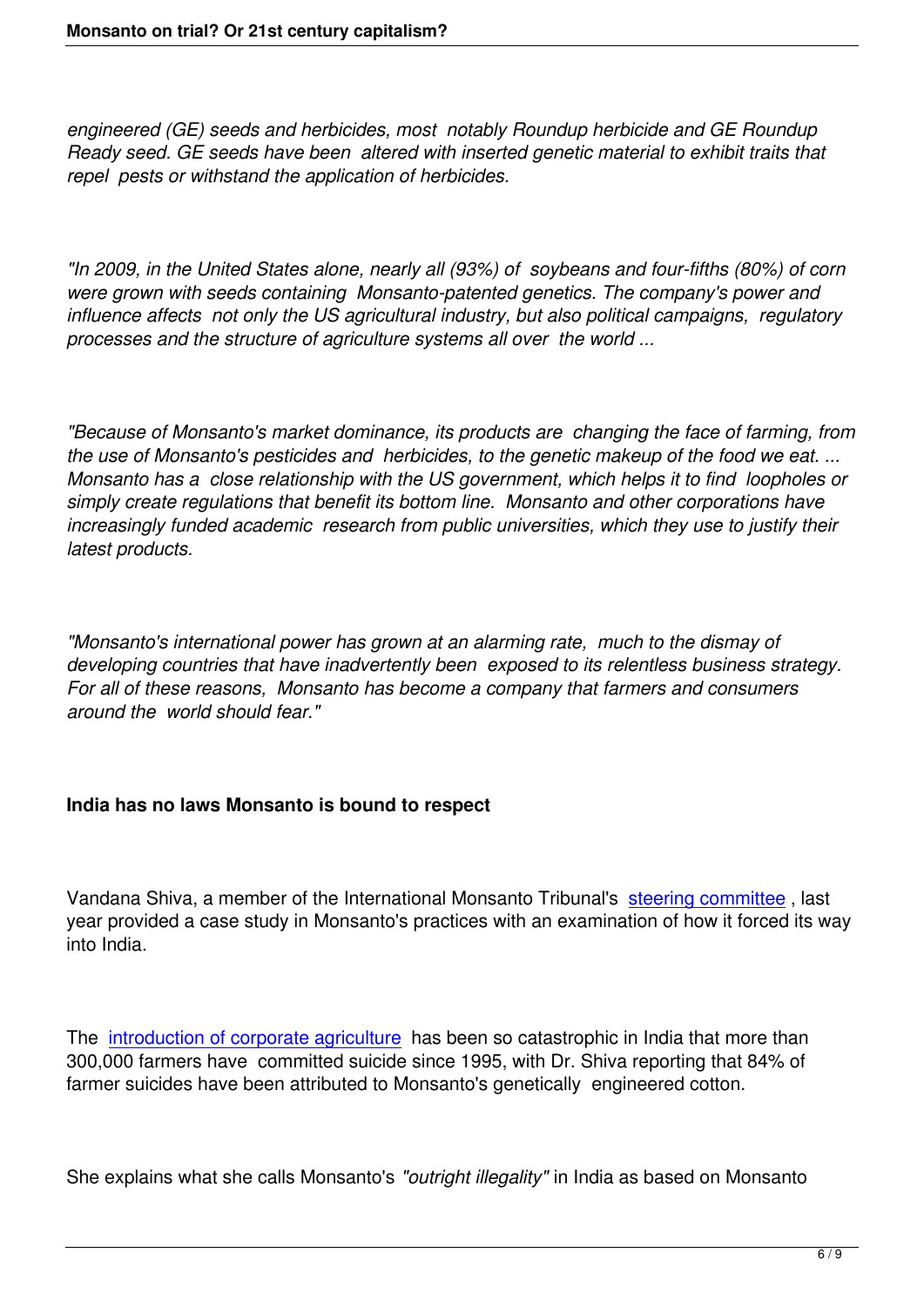claiming patent rights to its products even though patents on life forms are illegal in India; that its collections of royalties on unpatenable products have led to a wave of bankruptcies by farmers who struggle to survive in the best of times; and its *"smuggling"* of unapproved genetically modified organisms into India that *"pose grave risks"* to health. Dr. Shiva writes :

*"India's laws do not permit patents on seeds and in agriculture. But that hasn't stopped Monsanto from collecting close to USD 900 million from small farmers in India, pushing them into crushing debt. This is roughly the same amount of money Monsanto spent buying The Climate Corporation - a weather big data company - in a bid to control climate data access in the future. ... [L]ocal seeds used to cost [a tiny fraction of the cost of Monsanto's seeds] before Monsanto destroyed alternatives, including local hybrid seed supply, through licensing arrangements and acquisitions."*

Local pests developed resistance to Monsanto's GMO cotton, which releases toxins, forcing farmers to use more pesticides - an extra expense and environmentally destructive. Although this is bad for farmers, consumers and the environment, it is highly profitable for Monsanto. Dr. Shiva writes:

*"Genetic engineering has not been able to deliver on its promises - it is just a tool of ownership. [Monsanto's genetically modified] Bt Cotton is not resistant to Bollworm, RoundUp Resistant varieties have only given rise to super weeds, and the new promises being made by biotech corporations of bio-fortification are laughable.*

*"There is no benefit to things like Golden Rice. By adding one new gene to the cell of a plant, corporations claimed they had invented and created the seed, the plant, and all future seeds, which were now their property.*

*"Monsanto does not care if your cotton field has Bollworm infestations, just so long as the crop can be identified as theirs and royalty payments keep flowing in. This is why the failure of Bt Cotton as a reflection of bad science does not bother them - the cash is still coming into St Louis. At its core, genetic modification is about ownership."*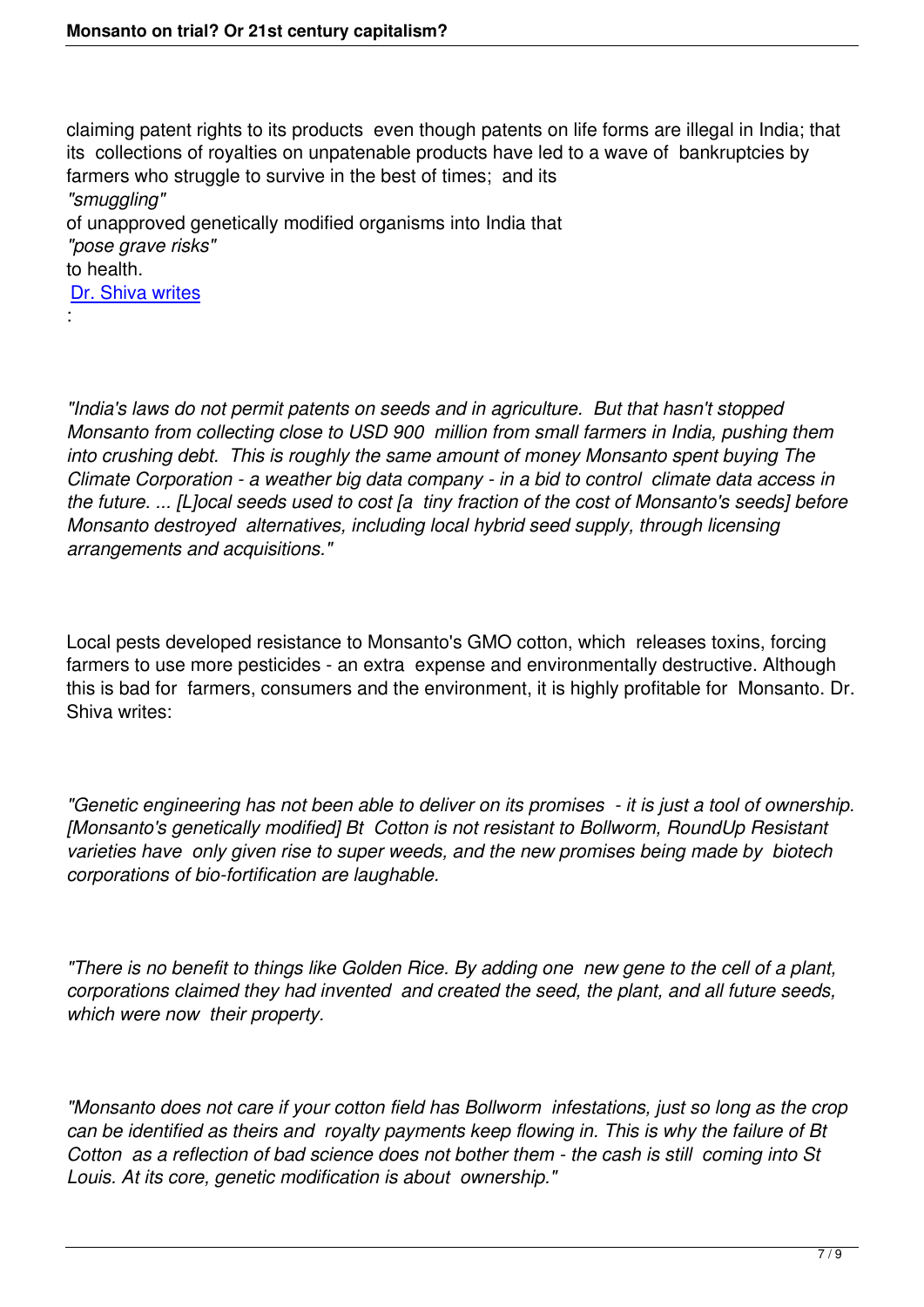#### **Farmers become Monsanto's hired hands**

Seeds containing genes patented by Monsanto, the world's largest seed company, account for more than 90%

of soybeans grown in the US and 80% of US-grown corn, according to Food & Watch Watch.

Standard contracts with seed companies forbid farmers from saving seeds, requiring them to buy new genetically engineered seeds from the company every year and the herbicide to which the seed has been engineered to be resistant. Farmers have become hired hands on their own farms under the control of Monsanto.

Worse, Monsanto has agreed to sell itself to Bayer A.G., the German chemical conglomerate with its own history of abuse. Should regulators allow these two corporations to merge, it would create the world's largest supplier of seeds and pesticides.

Bayer's chief executive officer, Werner Baumann, enthused that the proposed deal would *"deli ver substantial value to shareholders, our customers, employees and society at large."* That 'value' for shareholders was mentioned first is all you need to know that profits and control are what this deal is really about.

What better monopoly could a corporation achieve than a monopoly in food? That has long been Monsanto's goal, and a merger with Bayer would only tighten its grip.

#### **The unacceptable face of capitalism**

This is not reducible, however, to simple greed or evilness. Grow or die is the ever-present mandate of capitalism and one result of that tendency is the drive toward monopolization - a small number of enterprises controlling an industry. Just because food is a necessity does not mean it is exempt from capitalism's relentless competitive pressures.